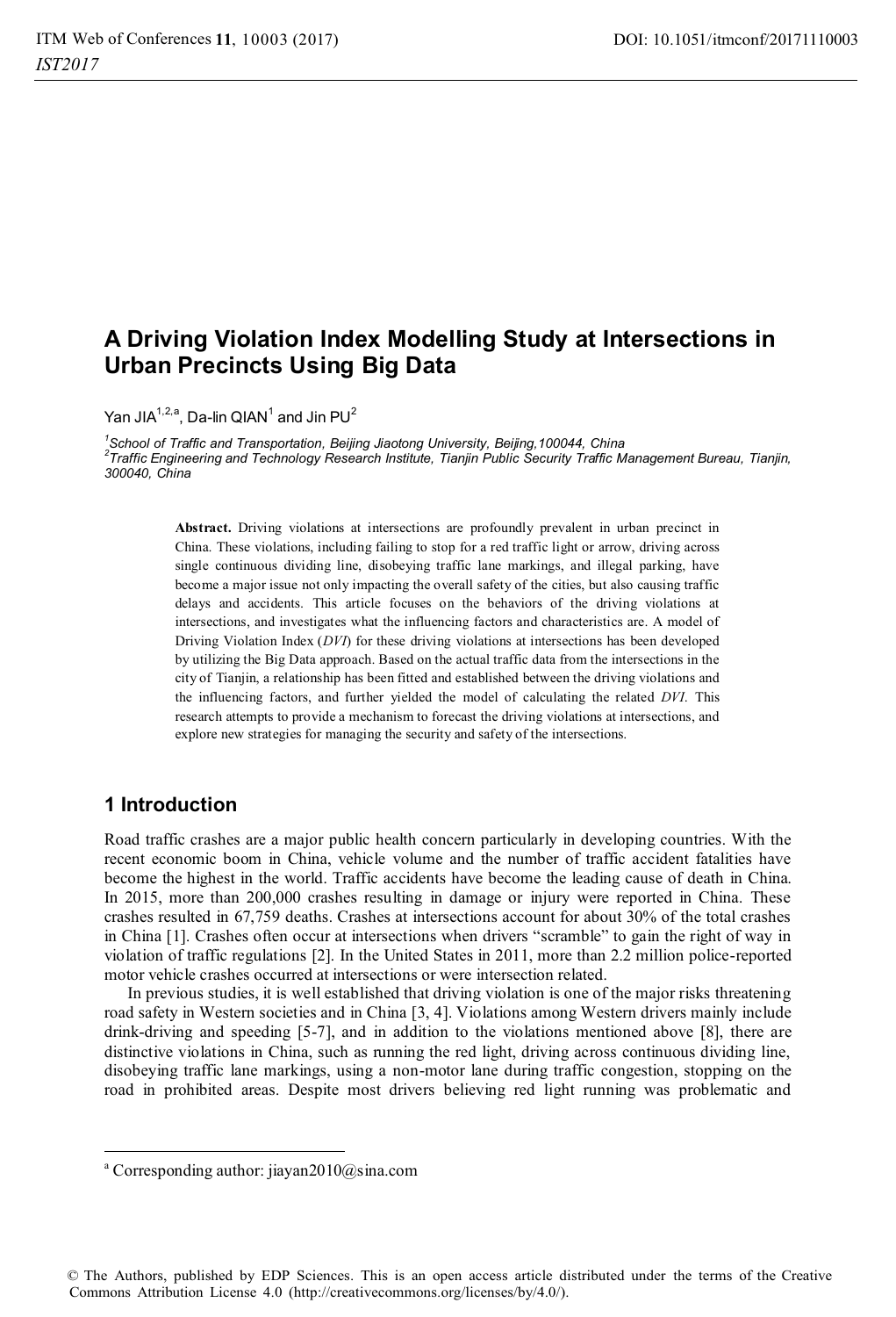dangerous, approximately one in five respondents reported running one or more red lights when entering the last ten signalized intersections [9].

Depending on the environment and the personality of the driver, a particular situation may place the driver in an aggressive disposition. Studies, mainly conducted in the West, have identified some attitudinal and personality factors that are related to driving violations. Medina suggests that driver violation or error contributes to as much as 75% of all roadway crashes, which attempts to construct a generic taxonomy of driver errors and driver error causal factors, based on a synthesis of the available literature on human error and its causal factors [10]. Brosseau study the impact of waiting time and other factors on violations at signalized intersections [11]. Akaateba investigates the influence of three distinct variables: driver educational attainment, driving experience, and form of driver training on drivers' self-reported attitudes towards the frequency of commission of traffic safety violations [12].

In recent years, the comprehensive research on the influence factors of traffic safety is a lot, for example, Abdel-Aty developed a mathematical model that explains the relationship between the frequency of accidents and highway geometric and traffic characteristics, and they confirmed that shoulder and lane, widths, and sharp horizontal curve are found to affected the safety of a roadway, while AADT is significant factor [13]. Mehmood aimed to introduce the System Dynamics approach to simulate the driver behavior in relation of law enforcement, traffic monitoring, and education [14]. McCartt and Hu studied the effects of camera enforcement on red light violations, and got the result that red light violations at camera-enforced intersections declined significantly [15]. Al-Ataw assessed the characteristics of red light violations and analyzed the effect of intersection characteristics, such as geometric design, control system and location, on number of violations [16]. Yau study found that male drivers and young drivers are more likely to illegal driving [17].

# **2 Method**

## **2.1 Big data sources**

## *2.1.1 Traffic violations processing system*

At present, more than 300 signal-controlled intersections in Tianjin have been installed video detection devices, which can get the data of drivers' traffic violations at area of the intersections and related data of traffic flow. The data of driving violation behaviors at intersections are obtained from the database of the Traffic Violations Processing System, maintained by the Tianjin Traffic Management Bureau. This database is used to process, store, and report information of traffic violations at intersections in Tianjin, China. The research violation data comes from the TVPS, which process the data covered all the signal-controlled intersections in Tianjin.

## *2.1.2 Traffic flow collection system*

The data of traffic flow comes from the statistical database of Traffic Flow Collection System, which also maintained by the TTMB. Real-time traffic flow data are obtained through video analysis and geomagnetic detection. The traffic flow data in this study are collected by the hour.

## *2.1.3 Area coordinated system of signal control*

The data of signal control is derived from the statistical data of Tianjin Area Coordinated System of Signal Control, and the system adopts the technology of Sydney Coordinated Adaptive Traffic System (SCATS). At present, Tianjin urban intersections are all using SCATS. This study collects the system control mode, the signal circle and the red light time data for analysis and research.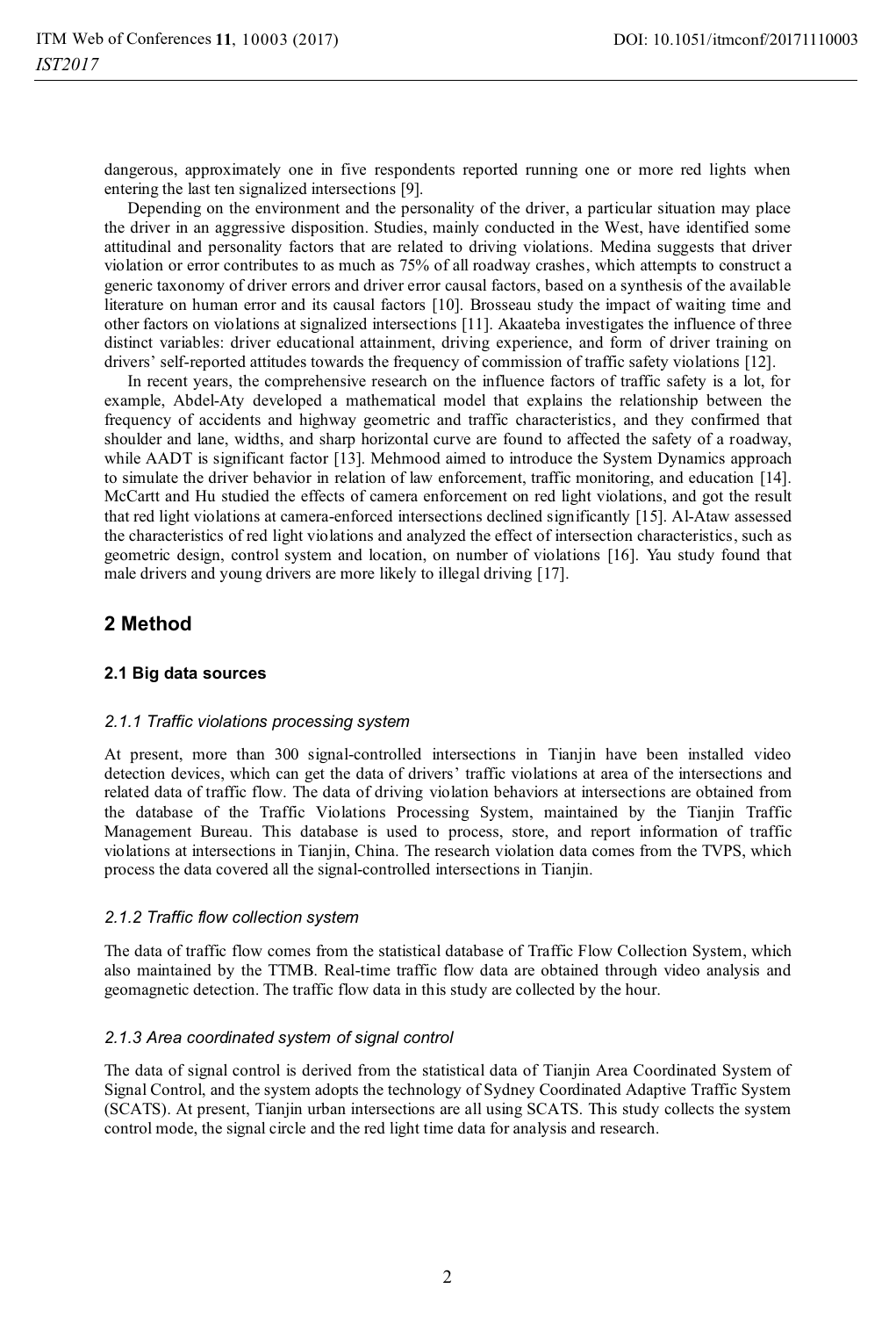### **2.2 Measures**

### *2.2.1 Design*

The data obtained from the above systems show that the number of traffic violations and the objective conditions are related, because some of the intersection traffic violation data significantly more than others, while the number of violations will change over time and the occurrence of a certain pattern of changes. Therefore, this study aims to find the relationship between traffic violations and various external factors.

In the previous research, there are many methods of data source. Some scholars use the questionnaire [12,18-20], some are observational studies [21], and some use historical statistics [22].

Referring to the previous research methods, this study combines the quantitative data and qualitative data, including state data and dynamic data. Intersections were selected with characteristic differences all over the Tianjin city, in China. Tianjin, as one of China's four municipalities, is located in the south of Beijing. The city's population is more than 10 million, and the motor vehicles are more than 3 million. The traffic violations in Tianjin are prominent. According to the Tianjin Public Security Traffic Management Bureau statistics, in 2015 the Traffic Violations Processing System found and punished traffic violations in the intersections 1000 times. Among them, running a red light 200 times, driving across continuous dividing line 250 times, disobeying traffic lane markings 550 times.

#### *2.2.2 Data processing*

In consideration of detection errors of video detection devices, all the data used in this study has been dealt with through error analysis, data reduction and additional treatment of data incompleteness. Based on the statistical data of one intersection and one entrance lane of one day, this study selected the sample data of 300 days in 2015 in the selected 10 intersections in Tianjin, China.

In order to derive the Driving Violation Index (DVI), the general idea is to analysis of the relationship between traffic violations and the influence factors. This DVI is intended as a measure of the propensity for driving violation to be experienced at a signalized intersection. Hamdar got an aggressiveness propensity index for driving behavior at signalized intersections using the SEM method [23]. On the basis of previous studies, this study has established DVI at intersections through the analysis and the research of objective factors of urban intersections.

### **2.3. Analytical model**

The Structural Equation Model (SEM) approach can handle a large number of endogenous and exogenous variables simultaneously, as well as latent variables specified as linear combinations of the observed variables. SEM is the combination of confirmatory factor model and causal model. The factor SEM includes is called measurement model, and its equation is called measurement equation which describes the relationship between latent variables and indicators. Besides, the causal model SEM contains is called latent variable model, also known as structural model, and its equation is called structural equation which describes the relationship among latent variables [24]. With the popularization of vehicles and the development of urban traffic, the influence factors and the complexity of traffic behaviors have increased significantly. Thus, SEM has been applied to traffic field by foreign scholars. Early in the 1980s, Golob applied SEM to the research of traffic demand model [25]. At the beginning of 20th century, foreign scholars were the first to apply SEM to the research of drivers' behavioral characteristics, and got a very good application. Golob using SEM to the study of travel behaviour, and de Abreu e Silva using structural equations modeling to unravel the influence of land use patterns on travel behavior of workers in Montreal [26-27]. Eboli explored land use and transport interaction through Structural Equation Modelling [28].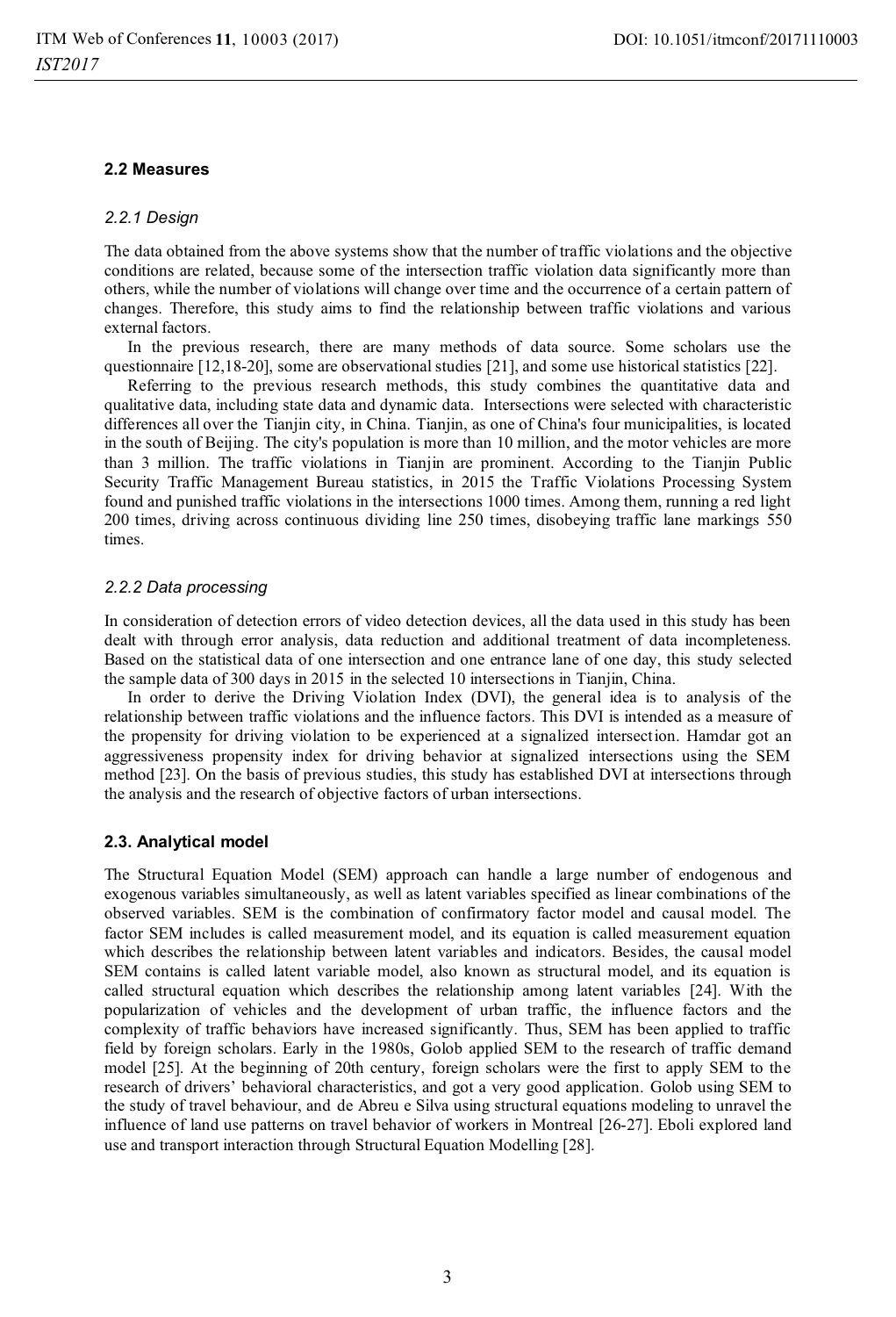# **3. Results**

## **3.1 Analysis of impact factor**

Owning to the complexity of objective conditions of urban road intersections, the objective factors that influence driving behaviors are also a comprehensive and complex collection. Table 1-2 provides the factor variable classification, and also analyzes the impact factors through SPSS software. First, the data were tested through the test of KMO and Bartlett, and the KMO value is greater than 0.7, which illustrates that the data is suitable for factor analysis. Besides, the Sig value is less than 0.05, which shows the test is significant. Through the factor analysis of the data, this thesis got a coefficient matrix of factor scores.

| Variable          | Abbreviation | Variable Description (Value Unit)                                |
|-------------------|--------------|------------------------------------------------------------------|
| $X_1$             | Legs         | The number of entrances, e.g.: crossroad values four             |
| $X_2$             | Location     | The location of intersections (Downtown area/non-central         |
|                   |              | area/suburb, values 1/2/3)                                       |
| $X_3$             | Mlanes       | The number of lanes of major road                                |
| $\mathbf{X}_4$    | Slanes       | The number of lanes of minor road                                |
| $X_5$             | Angle        | The included angle of intersected roads (Degree)                 |
| $X_6$             | Alanes       | The number of accommodation lanes of all the entrances, and the  |
|                   |              | accommodation lanes include left-lane and right-lane             |
| $X_7$             | Widthr       | Width of main entrance road(m)                                   |
| $\mathbf{X}_8$    | Widthl       | Width of main entrance lane(m)                                   |
| $X_9$             | Divided      | The number of parts road are divided                             |
| $X_{10}$          | Dsd          | Design speed of road (10 km/h)                                   |
| $\mathbf{X}_{11}$ | Direct       | One-way road values 1, and two-way road values 0                 |
| $X_{12}$          | Control      | Mode of control signal at intersection (Fixed                    |
|                   |              | period/induction/coordinated control value 1/2/3)                |
| $X_{13}$          | Mred         | Average red time of main road (min)                              |
| $X_{14}$          | Camara       | The number of Video surveillance facilities at intersection      |
| $X_{15}$          | Vol          | Daily traffic volume at intersection (thousand vehicles)         |
| $X_{16}$          | Hvol         | Daily traffic volume of large scale vehicles at intersections    |
|                   |              | (thousand vehicles)                                              |
| $X_{17}$          | <b>B</b> vol | Daily traffic volume of non-motor vehicles at intersection       |
|                   |              | (thousand vehicles)                                              |
| $X_{18}$          | Mque         | Average queue length of main road (m)                            |
| $X_{19}$          | <b>B</b> sp  | Is there a bus stop near the intersections? Yes values 1, and no |
|                   |              | values 0                                                         |
| $X_{20}$          | Wea          | Sunny/Rainy/Snowy values 1/2/3                                   |
| $X_{21}$          | Time         | Weekday/weekend/holiday (values 1/2/3)                           |

| Variable     | Abbreviation | Variable Description (Value Unit)                     |
|--------------|--------------|-------------------------------------------------------|
|              | <b>RED</b>   | The number of running a red light                     |
| $\mathbf{r}$ | <b>LINE</b>  | The number of driving across continuous dividing line |
|              | <b>CROSS</b> | The number of disobeying traffic lane markings        |
|              | <b>PARK</b>  | The number of illegal parking                         |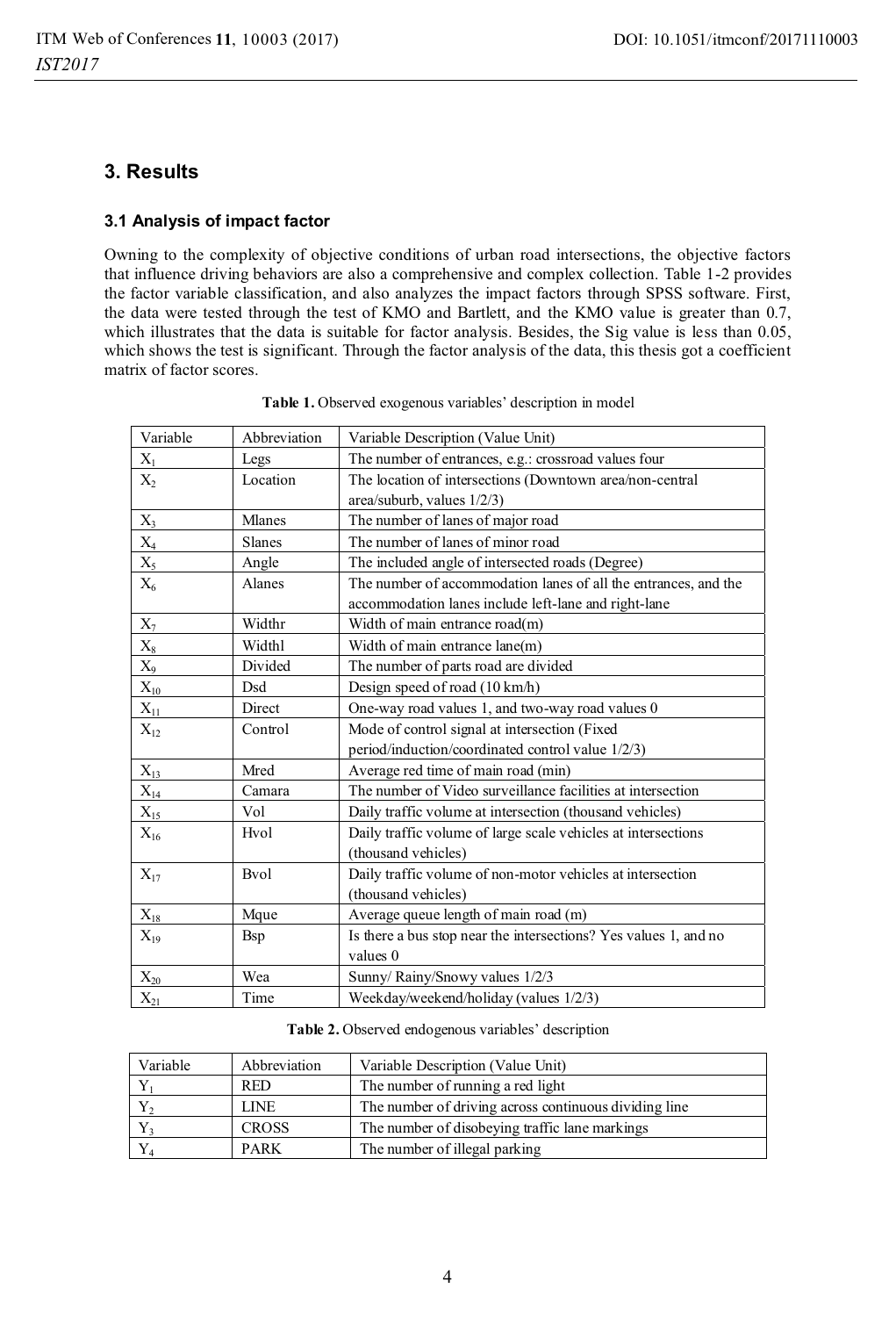According to the analysis result, this thesis reduced the original five impact factors to four impact factors, excluding the environmental factor. Meanwhile, the factor scores of the angle of intersection, the width of lane, the design speed and the one-way road are all less than 0.1, so they are all excluded. Based on the actual experience, because the differences of lane width and design speed in this thesis are small, the two variables of lane width and design speed cannot be treated and analyzed as significant impact factors, which coincides with the analysis result of data software.

## **3.2 Selected model variables**

According to the analysis result of impact factors, this thesis selected among the effective factors, and totally selected four exogenous variables and 1 endogenous variable as variables of structural equation model. The detailed descriptions of selected variables in the model are shown in Table 4.

|                        | Factor         | Variable              | Abbreviation  |
|------------------------|----------------|-----------------------|---------------|
|                        | $F_1$          | $X_1$                 | Legs          |
|                        |                | $X_2$                 | Location      |
|                        |                | $X_3$                 | Mlanes        |
|                        | F <sub>2</sub> | $X_4$                 | <b>Slanes</b> |
|                        |                | $X_6$                 | Alanes        |
| Exogenous<br>Variables |                | $X_7$                 | WidthR        |
|                        | F <sub>3</sub> | $X_9$                 | Divided       |
|                        |                | $X_{12}$              | Control       |
|                        |                | $X_{13}$              | Mred          |
|                        |                | $\bar{\text{X}}_{14}$ | Camara        |
|                        | F <sub>4</sub> | $X_{15}$              | Vol           |
|                        |                | $X_{16}$              | Hvol          |
|                        |                | $X_{17}$              | <b>B</b> vol  |
| Endogenous<br>Variable | Index          | $Y_1$                 | <b>RED</b>    |
|                        |                | ${\rm Y_2}$           | <b>LINE</b>   |
|                        |                | $Y_3$                 | <b>CROSS</b>  |
|                        |                | ${\rm Y}_4$           | <b>PARK</b>   |

**Table 4.** Selected model variables

### **3.3 Model construction**

This study uses the software of LISREL 8.8 to program and establish SEM. Applied the data samples of Tianjin intersections to model training, this thesis has obtained the measurement equation of exogenous latent variables and structural equation model. Establishing models and modifying them through software programming, this thesis has got a path diagram of the structural equation model to calculate driving violation index which includes factor loading and path coefficient, as shown in Figure 1.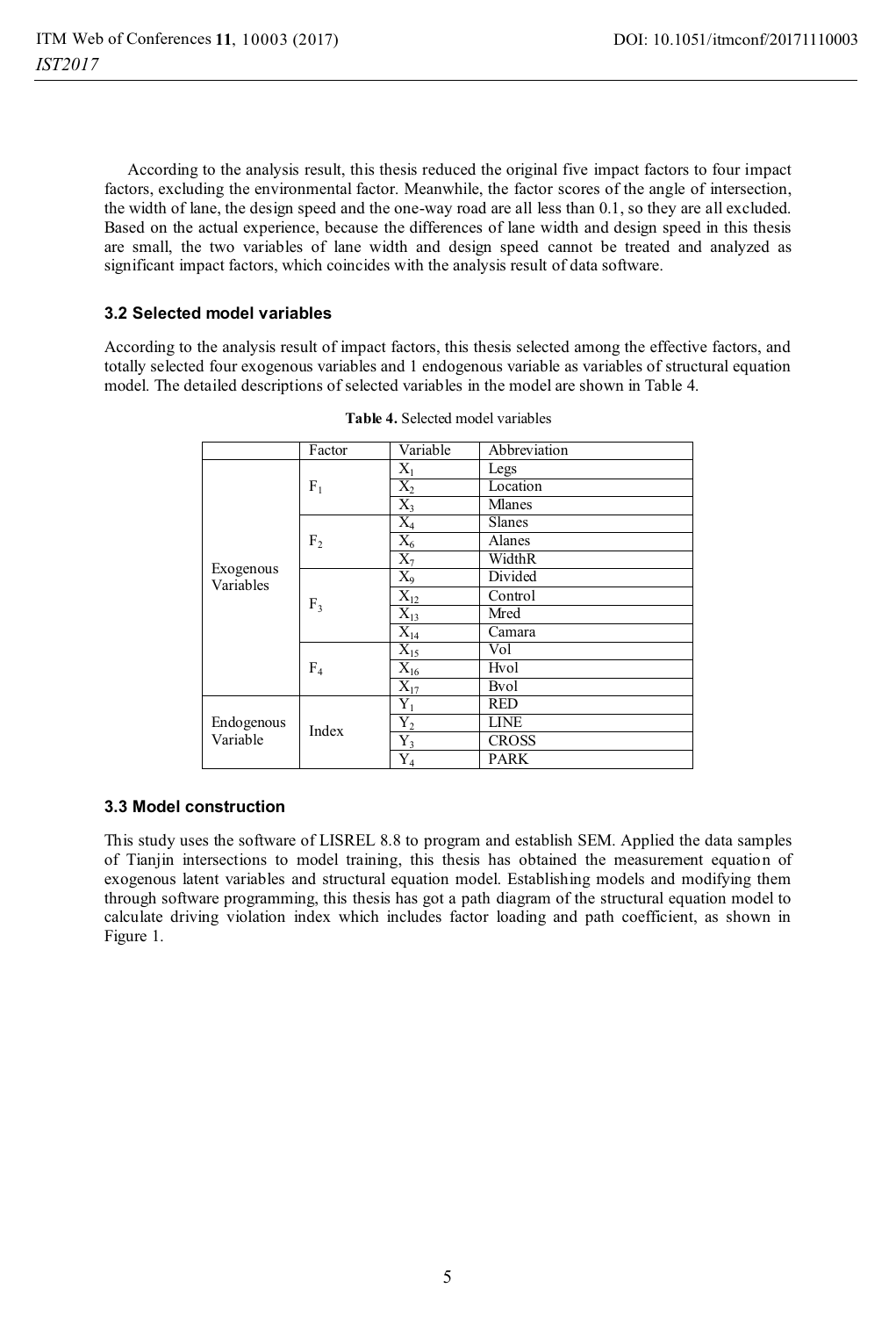

**Figure.1** Final Driving violation index structural model by LISREL 8.8.

### **3.4 Calculation model of driving violation index**

The results of calculation model can be acquired in accordance with SEM, among which *Err* is the error term. Models include the measurement model of endogenous variables, measurement model of exogenous variables and calculation model of violation propensity index. The result summarizing the model are presented in Table 5.

| Exogenous measurement model |                                                                                         | Endogenous measurement model |                                          |
|-----------------------------|-----------------------------------------------------------------------------------------|------------------------------|------------------------------------------|
| 1                           | $X_1 = -1.34*F_1$ ; err=2.98                                                            | 1                            | $Y_1 = 6.37 \cdot \text{DVI}$ ; err=2.43 |
| 2                           | $X_2 = -1.99*F_1$ ; err=0.17                                                            | 2                            | $Y_2 = 5.02 \cdot \text{DVI}$ ; err=5.57 |
| 3                           | $X_3 = -0.10*F_1$ ; err=0.20                                                            | 3                            | $Y_2 = 4.15 * DVI$ ; err=3.87            |
| 4                           | $X_4 = 0.98 * F_2$ ; err=0.16                                                           |                              |                                          |
| 5                           | $X_6 = 0.43*F_2$ ; err=0.07                                                             |                              |                                          |
| 6                           | $X_7=0.11*F_2$ ; err=0.36                                                               |                              |                                          |
| 7                           | $X_9 = -1.34*F_3$ ; err=3.65                                                            |                              |                                          |
| 8                           | $X_{12} = -0.10*F_3$ ; err=0.39                                                         |                              |                                          |
| 9                           | $X_{13} = -3.39*F_3$ ; err=27.82                                                        |                              |                                          |
| 10                          | $X_{14} = -4.02*F_3$ ; err=2.25                                                         |                              |                                          |
| 11                          | $X_{15} = -6.01*F_4$ ; err=11.79                                                        |                              |                                          |
| 12                          | $X_{16} = -0.95*F_4$ ; err=0.15                                                         |                              |                                          |
| 13                          | $X_{17} = -0.31*F_4$ ; err=0.00                                                         |                              |                                          |
|                             | DVI=-0.21*F <sub>1</sub> +0.04*F <sub>2</sub> +0.31*F <sub>3</sub> +0.97*F <sub>4</sub> |                              |                                          |

**Table 5.** Results of SEM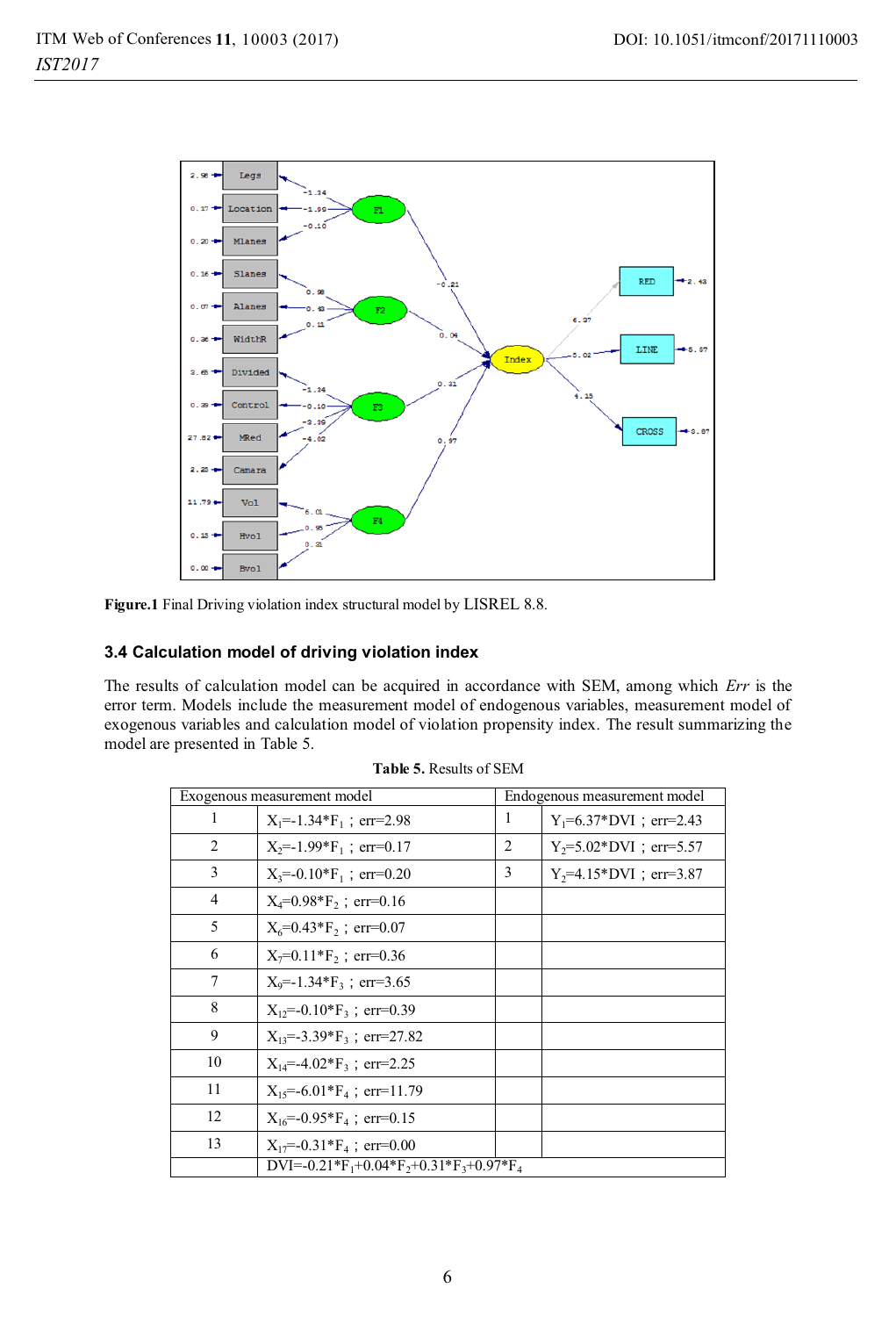# **4 Discussion**

### **4.1 Analysis of influencing factors**

Through the model fitting of 300 data samples, this thesis uses structural equation model to obtain the calculation model of *DVI*. In the final fitting model, the Chi-Square value is 171.9, *RMSEA* value is 0.089, *GFI* value is 0.68 and *AGFI* value is 0.76. The fitting results are in an acceptable range when the sample size is much larger than observed variables. Because the model fitting is conducted with real data, it is inevitable that the data maybe uncertain and mutant. Therefore, it can be assumed that the result of model fitting is an ideal result.

The final structural equation model classifies the exogenous variables  $X_1$ ,  $X_2$  and  $X_3$  as impact factor  $F<sub>1</sub>$  which represents the characteristic index of intersections; classifies the exogenous variables  $X_4$ ,  $X_6$  and  $X_7$  as impact factor  $F_2$  represents the characteristic index of entrance lanes at intersections; classifies the exogenous variables  $X_9$ ,  $X_{12}$ ,  $X_{13}$  and  $X_{14}$  as impact factor  $F_3$  which represents the characteristic index of traffic control and traffic management; and classifies the exogenous variables  $X_{15}$ ,  $X_{16}$  and  $X_{17}$  as impact factor  $F_4$  which represents the characteristic index of traffic flow. The model fitting has excluded the exogenous  $X_{18}$  for its relevancy to the exogenous variable  $X_{15}$  is larger than 0.9. Through the comparison of path coefficient of impact factors, the sort of effects of impact factors on *DVI* is as follows:  $F_4 > F_3 > F_1 > F_2$ . It shows that the traffic flow characteristic has the greatest influence on the traffic violation behaviors, and the impact factor of the entrance lane characteristics at intersections is the least.

Meanwhile, through the comparison of the path coefficients  $Y_1$ ,  $Y_2$  and  $Y_3$ , running the red light has the greatest influence on the *DVI* among traffic violation behaviours at intersections, followed by pressing the solid lines, and the third is driving not according to the guiding lanes. The illegal parking is eliminated by the model, which shows the low correlation between illegal parking at intersections and driving violation index.

### **4.2. Driving Violation Index Calculation**

Making use of the model results obtained in this study, the *DVI* value of a certain intersection can be obtained. The violation propensity index of each intersection is related to traffic flow, traffic condition and other dynamic variables, so the average traffic data of intersections should be taken into account when calculating the violation propensity index of intersections. Meanwhile, the data of different entrance lanes should be averaged to calculate the result of *DVI*. According to the calculation model, the corresponding Fi value can be obtained by taking one factor in each factor, and then the Index value is calculated. At the same time, we can estimate the number of traffic violations according to the Index value. Research shows that with the increase of Index value, the tendency of traffic violations also increases. Table 6. presents the calculation results of the classical intersections in this study in Tianjin, China. Similarly, we can extend the results to other intersections or other Chinese cities, because of the similar characteristics of drivers and traffic. When the standard index is greater than 0.8, the intersection is considered to be more dangerous, it is recommended to take countermeasures, such as the number7, number 8 intersections in this study.

| Num | Intersection name         | DVI<br>Standard | Num | Intersection name          | DVI<br>Standard |
|-----|---------------------------|-----------------|-----|----------------------------|-----------------|
|     | Jiefang Road-Taian Street | 0.76            |     | Youyi Road-Shaoxing Street | 0.65            |
|     | Youvi Road-Waihuan Road   | 0.89            |     | Waihuan Road-Xianfeng Road | 0.98            |

**Table 6** *DVI* of the intersections in this study